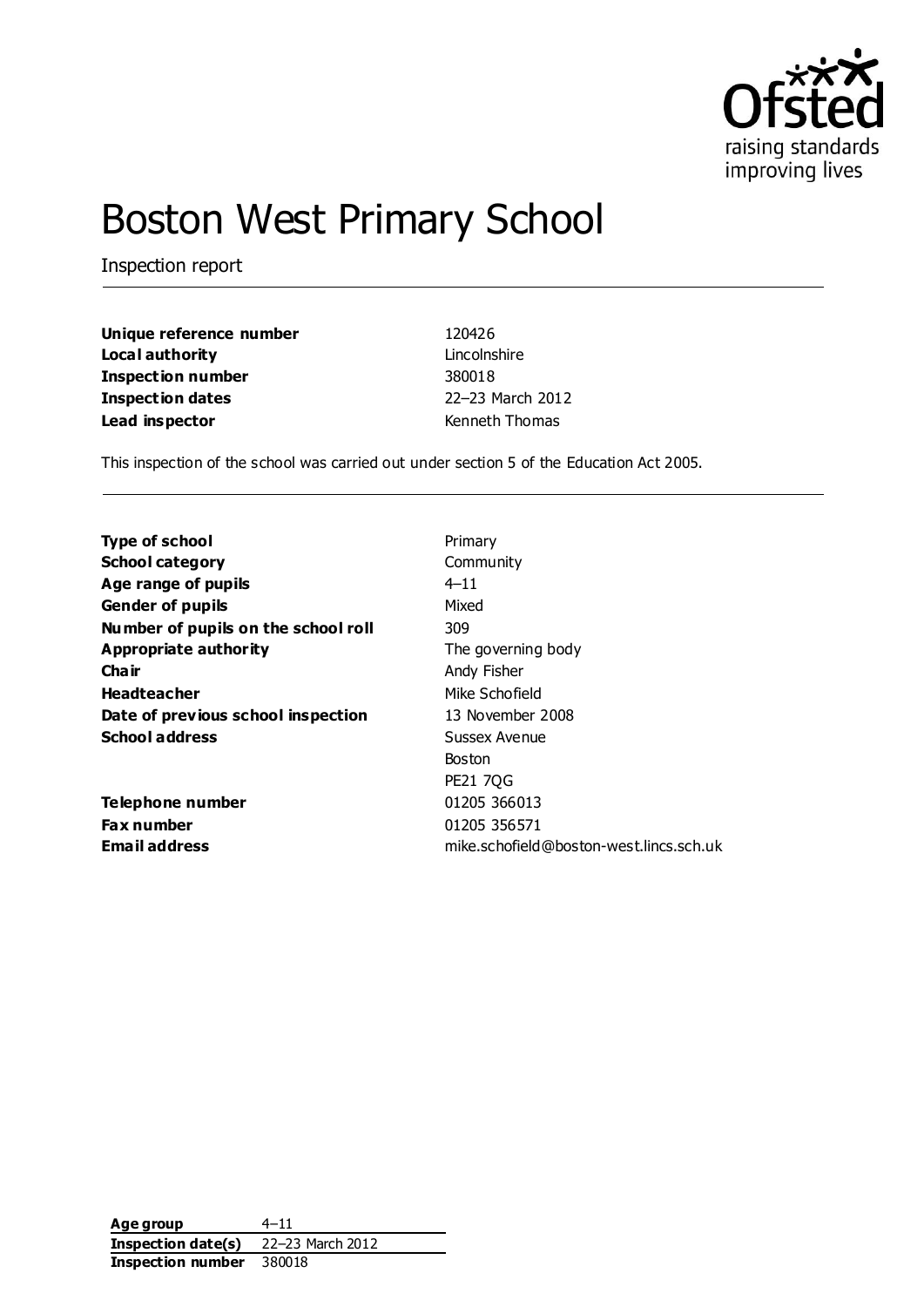

You can use Parent View to give Ofsted your opinion on your child's school. Ofsted will use the information parents and carers provide when deciding which schools to inspect and when.

You can also use Parent View to find out what other parents and carers think about schools in England. You can visit [www.parentview.ofsted.gov.uk,](http://www.parentview.ofsted.gov.uk/) or look for the link on the main Ofsted website: [www.ofsted.gov.uk](http://www.ofsted.gov.uk/)

The Office for Standards in Education, Children's Services and Skills (Ofsted) regulates and inspects to achieve excellence in the care of children and young people, and in education and skills for learners of all ages. It regulates and inspects childcare and children's social care, and inspects the Children and Family Court Advisory Support Service (Cafcass), schools, colleges, initial teacher training, work-based learning and skills training, adult and community learning, and education and training in prisons and other secure establishments. It assesses council children's services, and inspects services for looked after children, safeguarding and child protection.

Further copies of this report are obtainable from the school. Under the Education Act 2005, the school must provide a copy of this report free of charge to certain categories of people. A charge not exceeding the full cost of reproduction may be made for any other copies supplied.

If you would like a copy of this document in a different format, such as large print or Braille, please telephone 0300 123 4234, or email enquiries@ofsted.gov.uk.

You may copy all or parts of this document for non-commercial educational purposes, as long as you give details of the source and date of publication and do not alter the information in any way.

To receive regular email alerts about new publications, including survey reports and school inspection reports, please visit our website and go to 'Subscribe'.

Piccadilly Gate Store St **Manchester** M1 2WD

T: 0300 123 4234 Textphone: 0161 618 8524 E: enquiries@ofsted.gov.uk W: www.ofsted.gov.uk



© Crown copyright 2012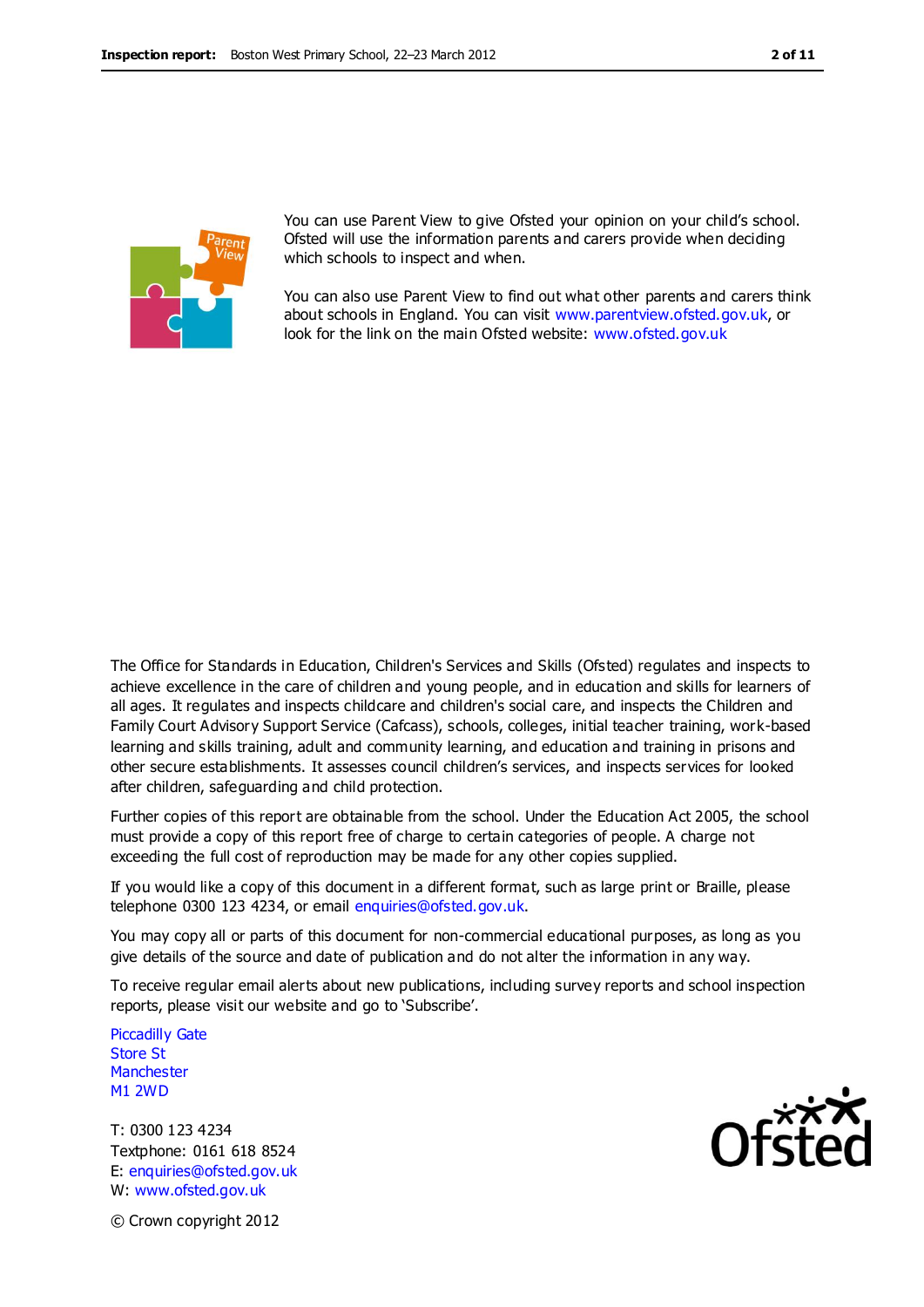# **Introduction**

| Inspection team |                      |
|-----------------|----------------------|
| Kenneth Thomas  | Additional inspector |
| Sonia Bosworth  | Additional inspector |
| Paul Heery      | Additional inspector |

This inspection was carried out with two days' notice. Inspectors observed 26 lessons and 12 teachers were observed teaching. The inspectors also made shorter visits to several other lessons, observed an assembly and looked at pupils' work. They heard pupils read and analysed the school's data on their progress. The inspectors held meetings with members of the governing body, staff and groups of pupils. They took account of the responses to the online questionnaire (Parent View) in planning the inspection, observed the school's work, and looked at a wide range of documentation, including procedures for keeping pupils safe. Responses to the 125 questionnaires completed by parents and carers, as well as those completed by staff and pupils, were analysed.

# **Information about the school**

This is a larger than the average-sized primary school. Most pupils are of White British heritage and speak English as their first language. About 11 per cent of pupils speak English as an additional language. The proportion of pupils known to be eligible for free school meals is below average, as is the proportion of disabled pupils and those who have special educational needs. The proportion with a statement of special educational needs is also below average. The school met the 2011 government floor standards, which sets the minimum expectations for pupils' attainment and progress. The school holds the Basic Skills Quality Mark, Eco-schools Green Flag, Woodland Trust Green Tree Gold and Artsmark Gold Awards as well as Healthy School Status.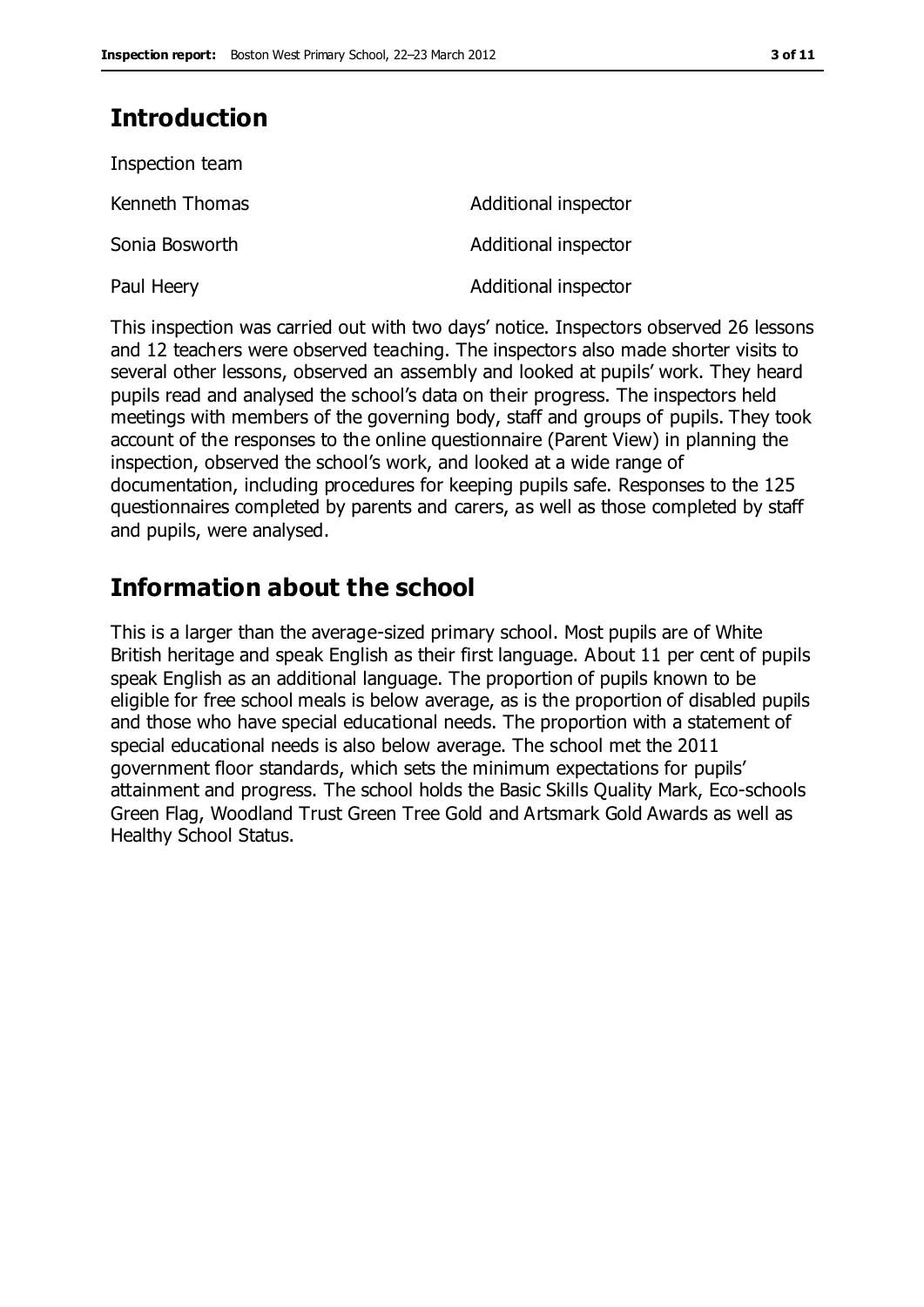# **Inspection judgements**

| <b>Overall effectiveness</b>          |  |
|---------------------------------------|--|
|                                       |  |
| <b>Achievement of pupils</b>          |  |
| <b>Quality of teaching</b>            |  |
| <b>Behaviour and safety of pupils</b> |  |
| <b>Leadership and management</b>      |  |

### **Key findings**

- This is a good school. The inspirational headteacher has successfully developed a strong sense of teamwork, and ambition amongst staff that all pupils should succeed. Parents and carers are overwhelmingly supportive. As one commented, 'I couldn't ask for a better school for my child.' The school is not yet outstanding because teaching is not consistently of a high enough quality to ensure that pupils make excellent progress.
- Achievement is good and all groups of pupils, including disabled pupils and those who have special educational needs, make good overall progress. As a result, standards at the end of Year 6 are above average. The good teaching of phonics (the sounds that letters make) is having a positive impact on pupils' reading skills, which are well above average at the end of Years 2 and 6.
- **Pupils'** enjoyment of school is clearly demonstrated by their above average attendance and exemplary behaviour. They willingly take on responsibilities and contribute much to the school community. Pupils know how to keep themselves safe, and their parents and carers agree that they are kept very safe.
- **Pupils' good progress is due to much good and some outstanding teaching.** There are, however, a few inconsistencies. Sometimes pupils spend too long listening to lengthy introductions and occasionally not enough time is left at the end of lessons to review and consolidate learning. The marking of pupils' work does not always provide enough guidance on what they must do in order to improve.
- The leadership of teaching and management of performance are good and the school has good capacity to improve further. Imaginative curriculum planning, particularly for outdoor learning, means that learning is purposeful and enjoyable. The development of pupils' interest in the world around them makes a strong contribution to their excellent spiritual, moral, social and cultural development. However, topic work does not always ensure that pupils make continual advances in the development of their knowledge, understanding and skills in subjects other than English and mathematics.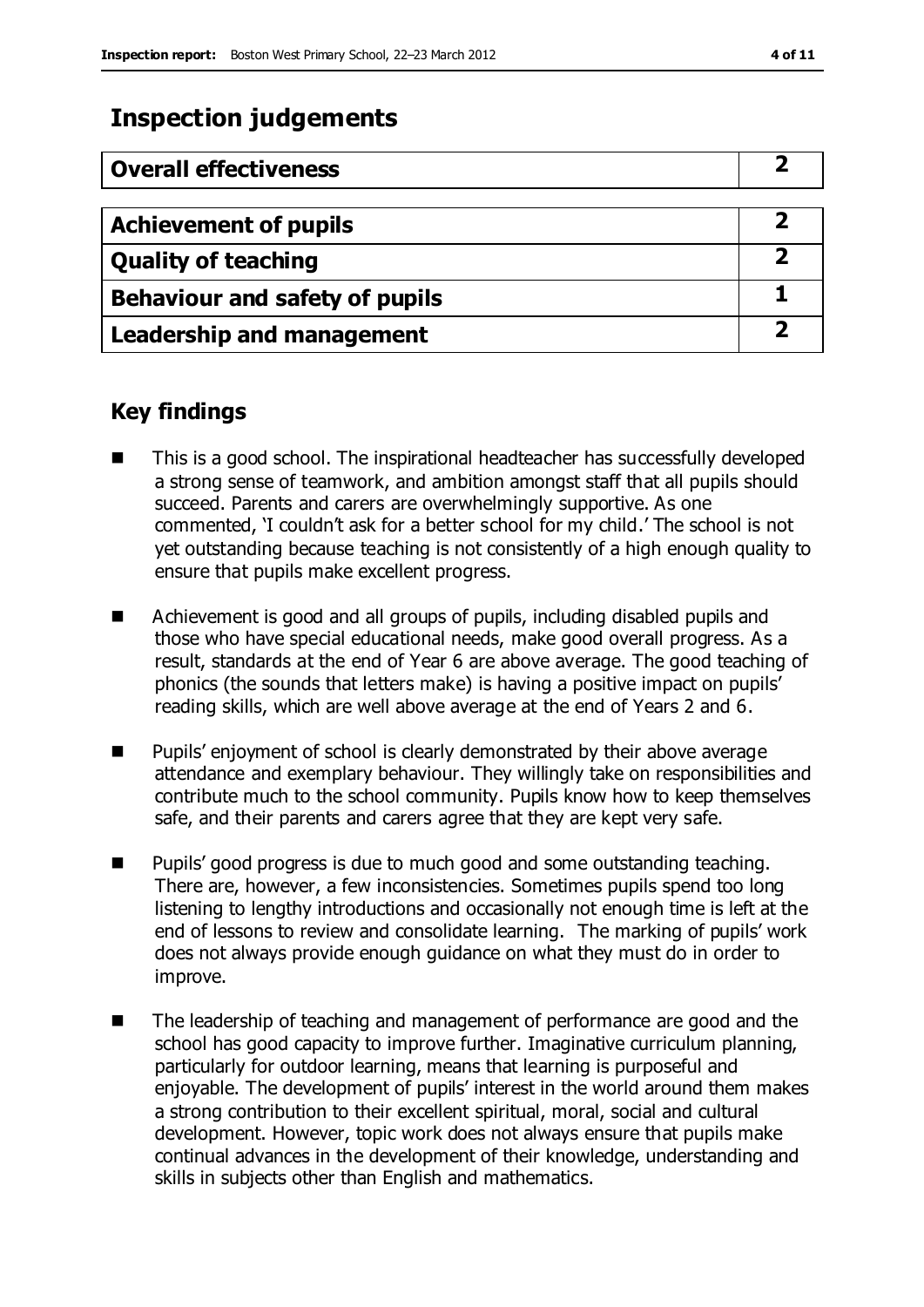## **What does the school need to do to improve further?**

- $\blacksquare$  To raise achievement further, raise the quality of teaching by ensuring that:
	- teachers' explanations are not too long so that full advantage is taken of  $\frac{1}{2}$ pupils' capacity for independent learning
	- enough time is allowed at the end of lessons to review and consolidate learning
	- there is consistency in the marking of pupils' work so that they are given clear guidance on how to improve and that they respond to the advice given.
- Ensure that the planning of the different subjects taught through topic work provides continuity and progression in the development of pupils' knowledge, understanding and skills in those subjects.

## **Main report**

### **Achievement of pupils**

Children's skills on entry to Reception are generally in line with expectations for their age. Because provision in the Early Years Foundation Stage has improved markedly since the last inspection, children make good progress and by the time they enter Year 1, most exceed the goals expected for their age. Children become confident learners and this is reflected in their well-developed speaking and listening skills, and their excellent social skills. The regular teaching of reading underpins above-average standards at the end of Key Stages 1 and 2. Reading resources are interesting for all pupils and they show considerable enjoyment in their regular reading opportunities. By the end of Year 6, standards in English and mathematics are above average and most pupils achieve well. In 2011, girls' attainment in Year 6 was better than that of boys, particularly in writing. Inspection evidence shows that this was specific to that year group and there are no consistent differences in attainment between boys and girls in English. All groups of pupils, including disabled pupils and those with special educational needs achieve equally well.

During the inspection the good learning of the overwhelming majority of pupils in lessons was evident throughout the school. They respond well to interesting and challenging activities and demonstrate the ability to work effectively, both independently and collaboratively. This was exemplified in an excellent mathematics lesson where Years 5 and 6 pupils made rapid progress in solving problems with missing brackets because they rose to the challenges the teacher presented to them. Disabled pupils and those who have special educational needs make good progress. This is because their needs are carefully assessed and they are sensitively supported with good challenge in class, or receive specialist individual or small group support. Almost all parents and carers who replied to the questionnaire agree that their children make good progress, and their views are endorsed by pupils and inspection evidence.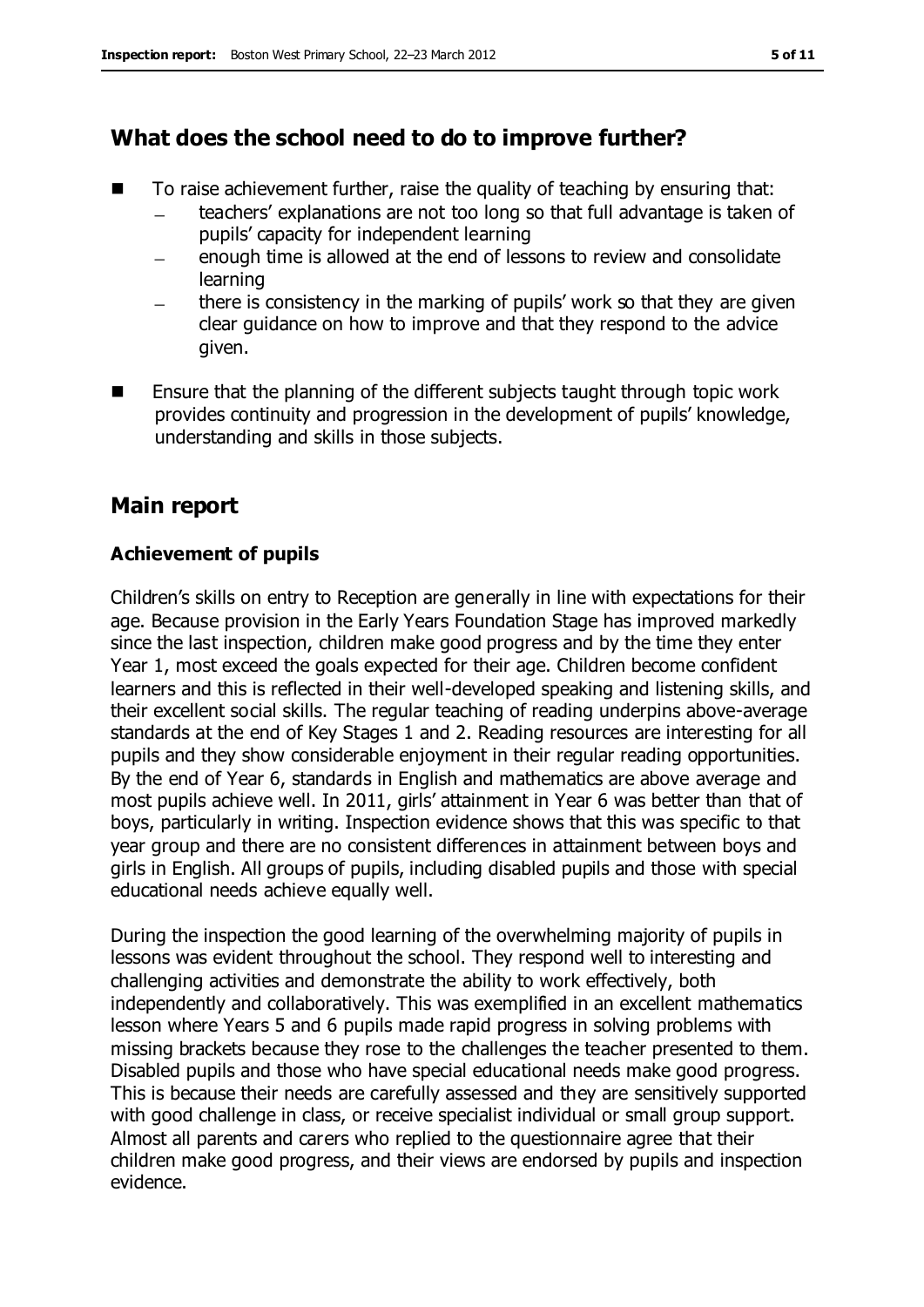#### **Quality of teaching**

Parents and carers say that their children are taught well and inspection evidence confirms this view. Strong teamwork between teachers and support staff ensures the needs of all pupils, including those in the mixed-age classes, are met well. Teaching assistants are deployed to good effect to ensure that pupils who need additional support make good progress in their learning. All lessons are characterised by excellent relationships between teachers and pupils. Because pupils readily meet teachers' high expectations of behaviour, lessons proceed at a good pace and without disruption. This contributes significantly to pupils' good progress and achievement. A good example of this was observed in an English lesson with Years 3 and 4 pupils in which pupils were developing their understanding of how sentences can be lengthened when writing reports. Every pupil was actively engaged because the learning tasks were carefully planned to meet the needs of pupils' differing age and attainment levels. However, in some lessons, not enough time is left at the end for teachers to check that all pupils have made progress. There are examples of the very effective marking of pupils' work, but this is not always the case. In some instances written comments are restricted to encouragement rather than detailed feedback on what pupils have done well and what they need to do to improve.

In the Early Years Foundation Stage, the effective teaching involves a good balance of adult-led and child-initiated learning both indoors and outdoors, and an appropriate focus on letters and sounds. Adults know children very well and the effective use of assessment to monitor their progress ensures the needs of each child are met.

Pupils' personal and academic development is also supported by a good curriculum that places appropriate emphasis on the development of literacy and numeracy skills. Creativity is also fostered well through, for example, art and design and technology. However, some other aspects of topic work are not sufficiently linked to ensure that pupils have the most effective learning experiences across a wider range of subjects. A particularly innovative feature of the curriculum is the excellent opportunities provided for pupils to learn through the natural environment. These make a significant contribution to pupils' outstanding spiritual, moral, social and cultural development. By the time pupils leave school, most are mature individuals who are well prepared for the next stage of their education.

#### **Behaviour and safety of pupils**

Behaviour and safety are outstanding. Children in the Early Years Foundation Stage settle quickly into school, and rapidly learn what is expected of them. This establishes the foundation for the excellent behaviour observed in the rest of the school. Records, comments from pupils and responses to the questionnaires from staff, pupils, parents and carers show that high standards of behaviour are the norm. Pupils overwhelmingly say they feel exceptionally safe in school and they are confident that they can turn to an adult if they have any concerns. They have a clear understanding of what might be seen as bullying, including name-calling, and all were adamant that no bullying of any kind takes place. As one pupil said when asked about bullying, 'If there was any, teachers would be down on it like hawks!'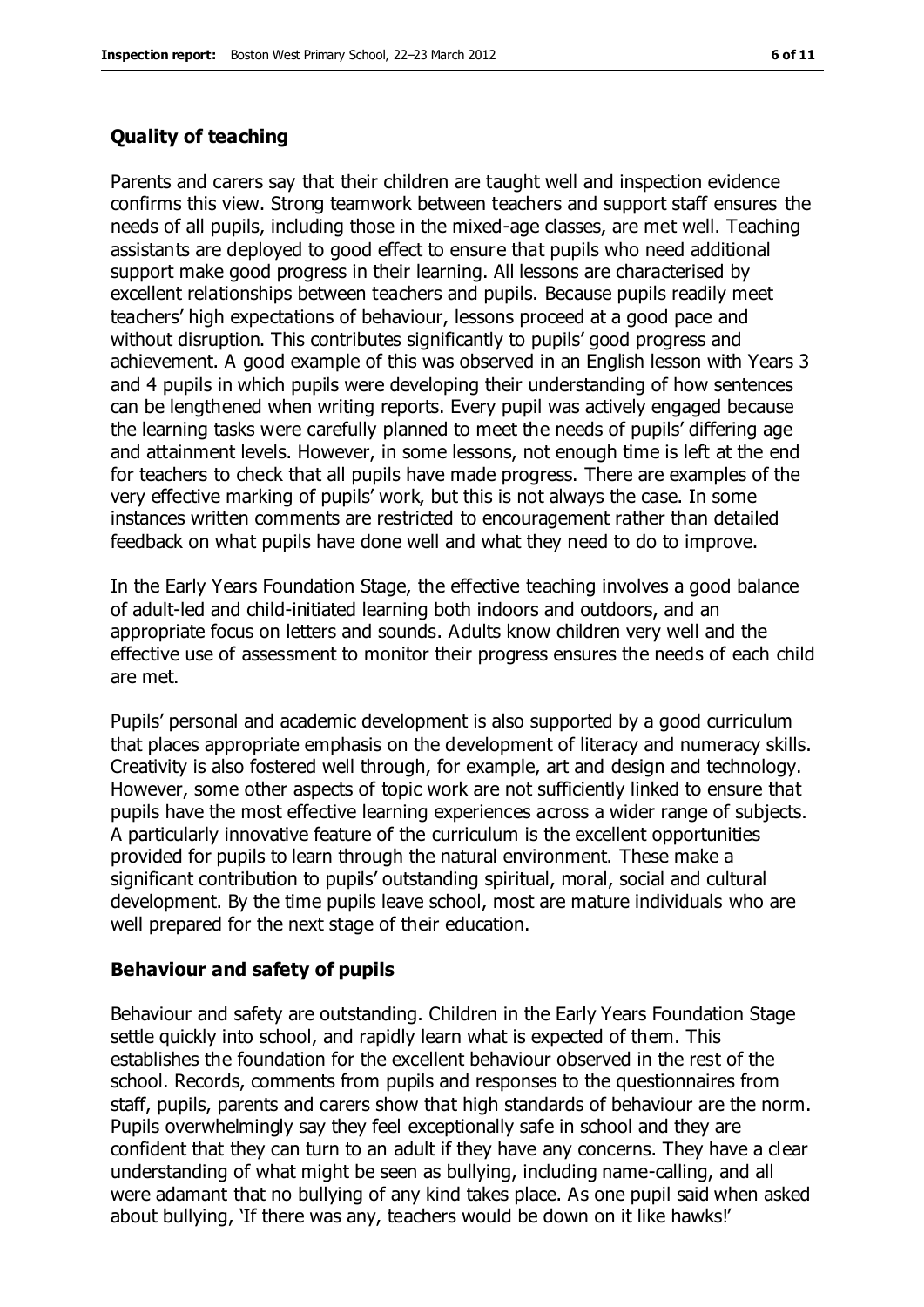Attendance is above the national average and pupils arrive punctually to school.

Through their excellent attitudes and behaviour, pupils contribute much to the harmonious and supportive nature of the school. For example, older pupils regularly listen to younger pupils read and act as buddies at playtime. Excellent relationships are apparent throughout, with staff acting as very positive role models. This has a clear impact on pupils' spiritual, moral, social and cultural development. Pupils whose circumstances make them vulnerable are well looked after, and this ensures that they also make good progress in their learning and personal development.

#### **Leadership and management**

The clarity of vision and determination of the headteacher to provide the best possible education for all pupils receive the full support of staff and the governing body. This view was echoed in many of the comments made by parents and carers. As one, typical of many, said, 'Boston West has an exceptionally good headmaster whose enthusiasm and work ethic is absorbed by the children.' Staff morale is high, and the strong sense of shared vision was clearly illustrated in the highly positive staff response to the inspection questionnaire. Good quality professional development has a strong impact on all aspects of the school's work. Strategies for improving the quality of teaching are based on teamwork and trust, and include peer support, coaching and mentoring and the use of performance management. These are helping to tackle areas of weakness. For example, all of the issues identified in the last inspection report have been fully addressed. In particular, the Early Years Foundation Stage now provides children with a good start to school life. Data are used effectively by leaders and teachers to track pupils' progress and identify where additional support may be needed.

Curriculum provision benefits from a rich learning environment. Pupils enjoy the wide variety of equipment in the playground and the extensive forest area provides an excellent outdoor learning environment where pupils engage in a wide variety of practical learning tasks. This adds greatly to pupils' enjoyment of school and to their spiritual, moral, social and cultural development. Assemblies also make a strong contribution to pupils' spiritual development.

The governing body is well structured and provides the school with a high level of commitment and expertise. It has good first-hand knowledge about the school's strengths and weaknesses and is not afraid to question or challenge. Safeguarding procedures are secure and meet government requirements. The school is a very inclusive community where staff know individual pupils and their families well. This underpins the school's clear commitment to promoting equality of opportunity. Staff work hard to ensure that all groups of pupils make equally good progress and discrimination in any form is not tolerated. This is recognised by parents and carers. Virtually all who replied to the inspection questionnaire expressed total satisfaction with their children's experience at the school. One, capturing the views of many, said, 'I have nothing but praise for the dedicated teaching and support staff. My son absolutely loves school. I feel Boston West is giving him the best educational start in life.' Strong school leadership, the good record of raising achievement and the firm commitment to continued improvement indicate the school's good capacity to improve further.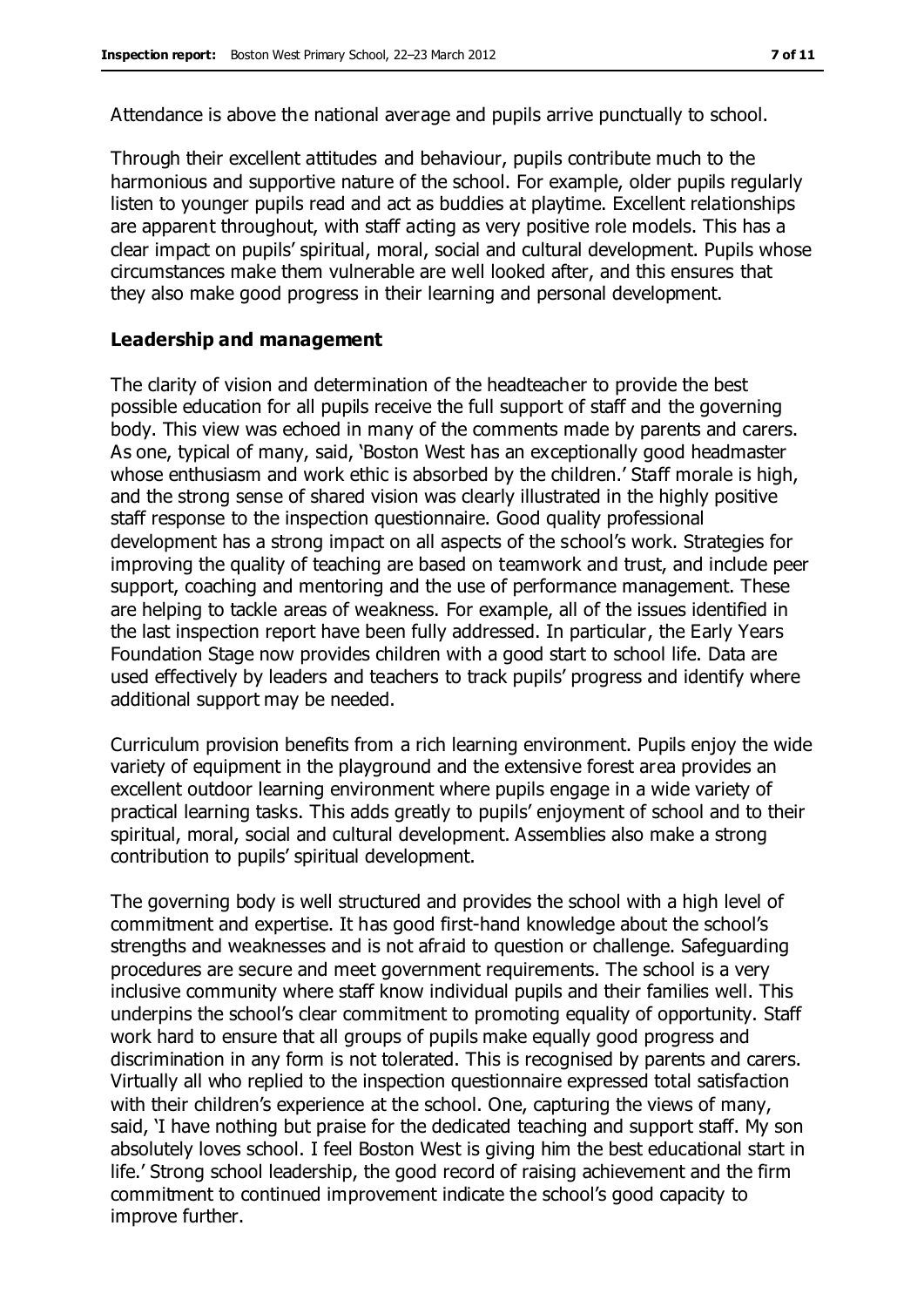# **Glossary**

### **What inspection judgements mean**

| Grade   | <b>Judgement</b> | <b>Description</b>                                                                                                                                                                                                               |
|---------|------------------|----------------------------------------------------------------------------------------------------------------------------------------------------------------------------------------------------------------------------------|
| Grade 1 | Outstanding      | These features are highly effective. An outstanding<br>school provides exceptionally well for all its pupils' needs.                                                                                                             |
| Grade 2 | Good             | These are very positive features of a school. A school<br>that is good is serving its pupils well.                                                                                                                               |
| Grade 3 | Satisfactory     | These features are of reasonable quality. A satisfactory<br>school is providing adequately for its pupils.                                                                                                                       |
| Grade 4 | Inadequate       | These features are not of an acceptable standard. An<br>inadequate school needs to make significant<br>improvement in order to meet the needs of its pupils.<br>Ofsted inspectors will make further visits until it<br>improves. |

### **Overall effectiveness of schools**

|                         | Overall effectiveness judgement (percentage of schools) |      |                     |                   |
|-------------------------|---------------------------------------------------------|------|---------------------|-------------------|
| <b>Type of school</b>   | <b>Outstanding</b>                                      | Good | <b>Satisfactory</b> | <b>Inadequate</b> |
| Nursery schools         | 46                                                      | 46   |                     |                   |
| Primary schools         |                                                         | 47   | 40                  |                   |
| Secondary<br>schools    | 14                                                      | 38   | 40                  |                   |
| Special schools         | 28                                                      | 48   | 20                  |                   |
| Pupil referral<br>units | 15                                                      | 50   | 29                  |                   |
| All schools             |                                                         | 46   | 38                  |                   |

New school inspection arrangements have been introduced from 1 January 2012. This means that inspectors make judgements that were not made previously.

The data in the table above are for the period 1 September 2010 to 31 August 2011 and represent judgements that were made under the school inspection arrangements that were introduced on 1 September 2009. These data are consistent with the latest published official statistics about maintained school inspection outcomes (see [www.ofsted.gov.uk\)](http://www.ofsted.gov.uk/).

The sample of schools inspected during 2010/11 was not representative of all schools nationally, as weaker schools are inspected more frequently than good or outstanding schools.

Primary schools include primary academy converters. Secondary schools include secondary academy converters, sponsor-led academies and city technology colleges. Special schools include special academy converters and non-maintained special schools.

Percentages are rounded and do not always add exactly to 100.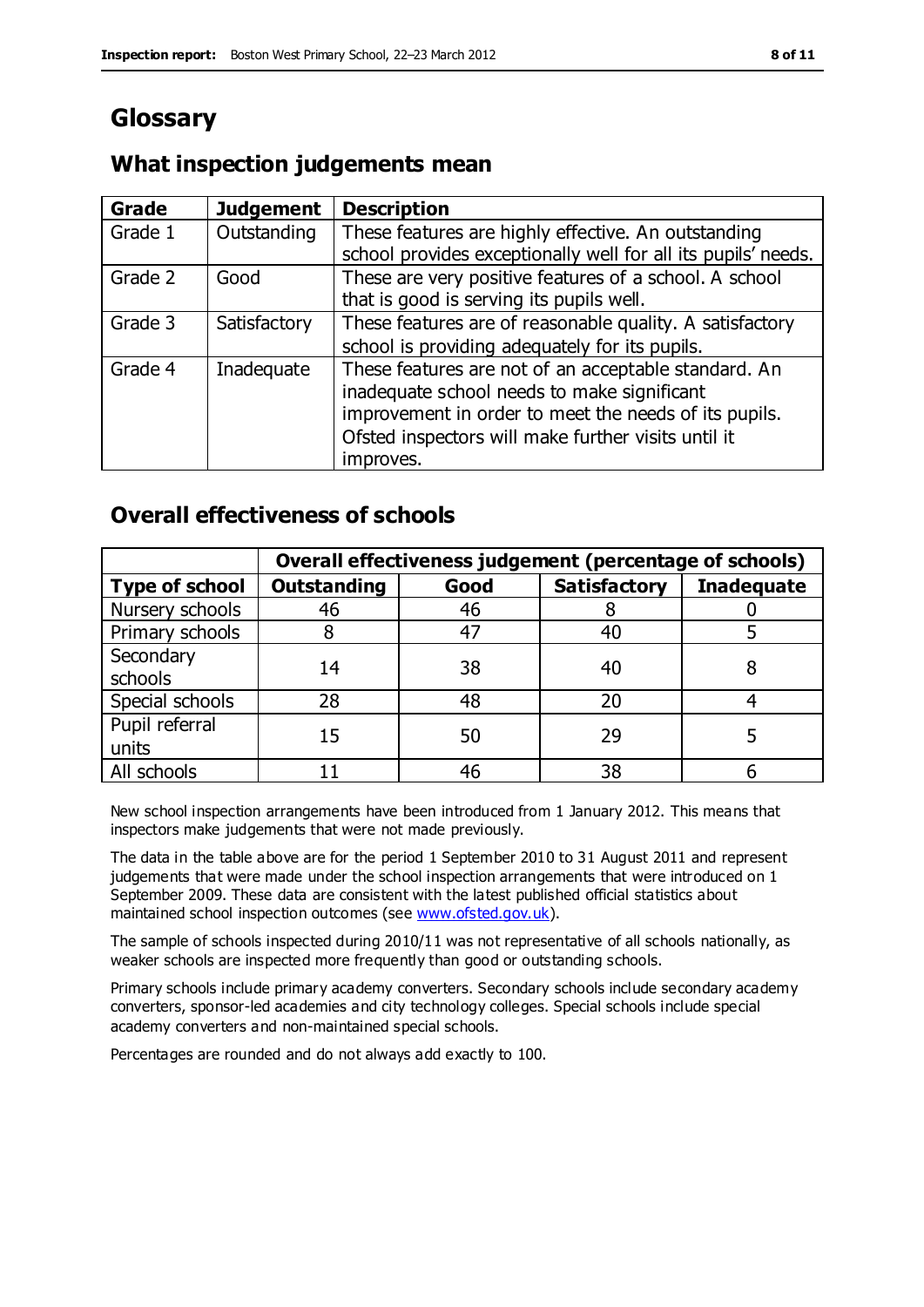# **Common terminology used by inspectors**

| Achievement:               | the progress and success of a pupil in their<br>learning and development taking account of their<br>attainment.                                                                                                        |
|----------------------------|------------------------------------------------------------------------------------------------------------------------------------------------------------------------------------------------------------------------|
| Attainment:                | the standard of the pupils' work shown by test and<br>examination results and in lessons.                                                                                                                              |
| Attendance                 | the regular attendance of pupils at school and in<br>lessons, taking into account the school's efforts to<br>encourage good attendance.                                                                                |
| Behaviour                  | how well pupils behave in lessons, with emphasis<br>on their attitude to learning. Pupils' punctuality to<br>lessons and their conduct around the school.                                                              |
| Capacity to improve:       | the proven ability of the school to continue<br>improving based on its self-evaluation and what<br>the school has accomplished so far and on the<br>quality of its systems to maintain improvement.                    |
| Leadership and management: | the contribution of all the staff with responsibilities,<br>not just the governors and headteacher, to<br>identifying priorities, directing and motivating staff<br>and running the school.                            |
| Learning:                  | how well pupils acquire knowledge, develop their<br>understanding, learn and practise skills and are<br>developing their competence as learners.                                                                       |
| Overall effectiveness:     | inspectors form a judgement on a school's overall<br>effectiveness based on the findings from their<br>inspection of the school.                                                                                       |
| Progress:                  | the rate at which pupils are learning in lessons and<br>over longer periods of time. It is often measured<br>by comparing the pupils' attainment at the end of a<br>key stage with their attainment when they started. |
| Safety                     | how safe pupils are in school, including in lessons;<br>and their understanding of risks. Pupils' freedom<br>from bullying and harassment. How well the school<br>promotes safety, for example e-learning.             |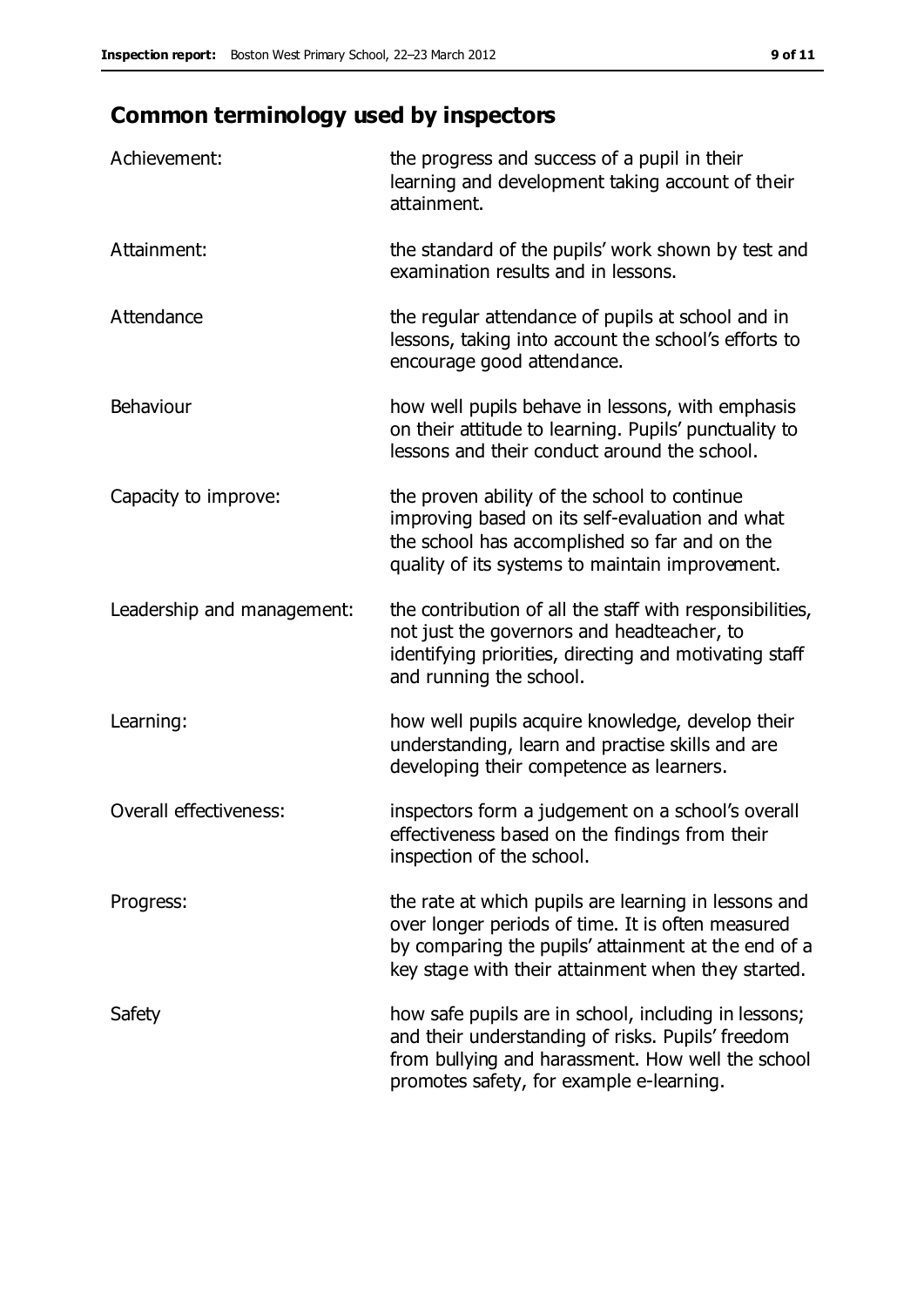#### **This letter is provided for the school, parents and carers to share with their children. It describes Ofsted's main findings from the inspection of their school.**



26 March 2012

Dear Pupils

#### **Inspection of Boston West Primary School, Boston, PE21 7QG**

Thank you for the warm welcome you gave us when we inspected your school. Your views were very helpful and we enjoyed our discussions with those of you we spoke to in lessons, in meetings and around the school. Thank you too, to those of you who completed the questionnaire. The school provides you with a good quality of education and your attainment is above average at the end of Year 6.

You told us how much you enjoy school. I saw how you listen carefully to what your teachers have to say and are willing to work really hard in your lessons. Your excellent behaviour is a considerable help to your teachers because it enables them to concentrate on making your work interesting and helping you to learn. This is one of the reasons you are achieving well. In order to raise achievement even further we have asked your teachers to make sure that you do not spend too long listening to explanations and that they check what you have learned at the end of all lessons. Your teachers spend a lot of time marking your work and we have asked them, when they do this, to always give you clear guidance on what you have to do to improve it. You can all help yourselves to make more progress by making sure that you try hard to follow the advice you are given.

You told us how much you enjoy the many opportunities provided to develop and display your creative abilities and we observed how well these opportunities contribute to your excellent spiritual, moral, social and cultural development. We have also asked your teachers to make sure that there are clear links between the different subjects you cover in your topic work. You also told us how adults at school look after you well, so that you are safe and happy. Your headteacher, all the other staff and the governing body are determined to make things even better. We think that everyone at Boston West can work together to do these things, and that you will all want to play your part by continuing to look after each other and working really hard in all of your lessons.

Yours sincerely

Kenneth Thomas Lead inspector